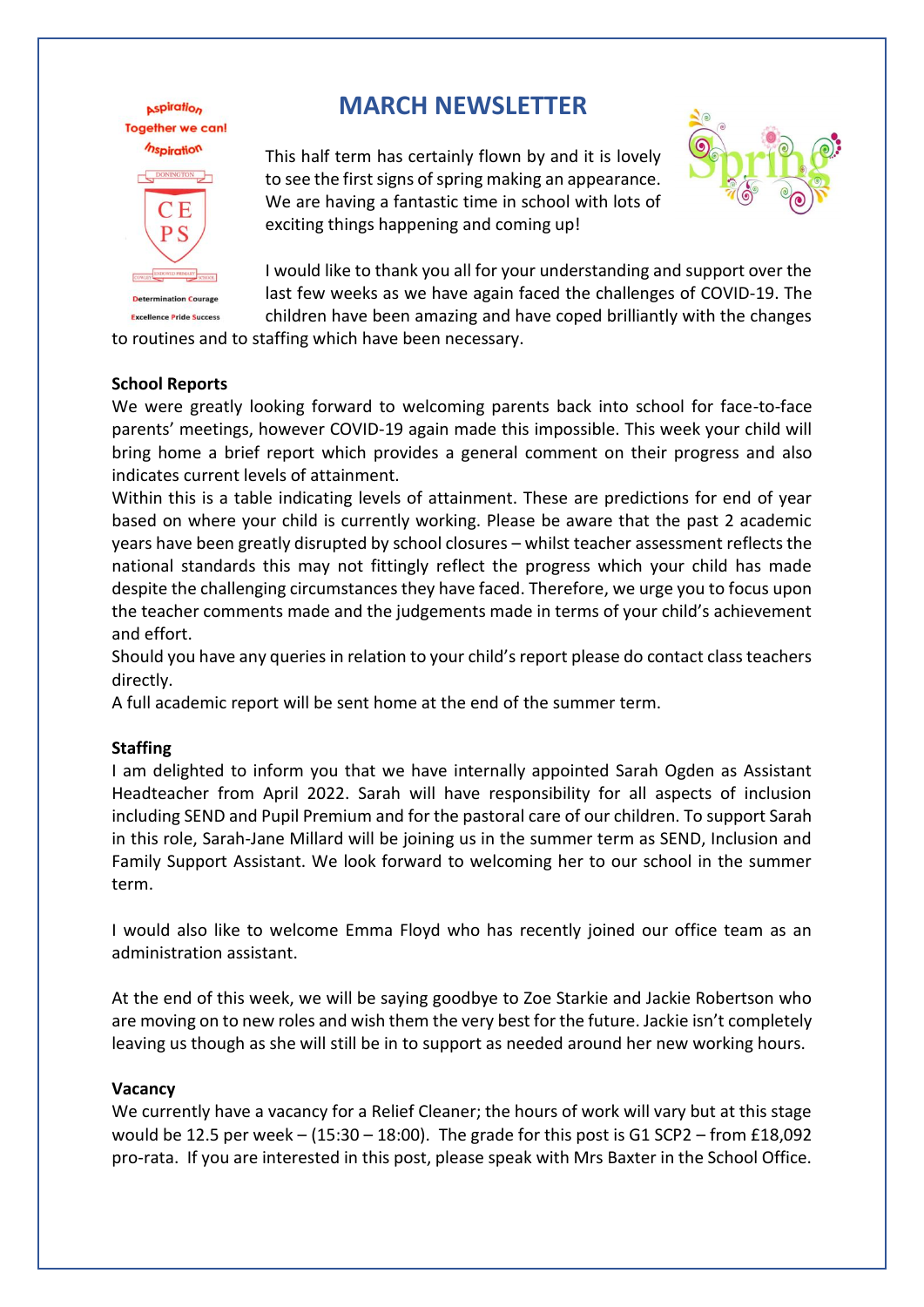### **Curriculum**

We are currently reviewing our curriculum and are excited to be starting our new topics from next term. Class newsletters will be going out before Easter outlining what these will involve. Our approach is changing in order to ensure that all subjects are effectively sequenced, through a rolling 2-year programme, to progressively build upon children's knowledge, skills and understanding in all subject areas as appropriate to year group and stage of development. School leaders and class teachers are already buzzing with enthusiasm and fantastic ideas- our completed curriculum will be shared next term ready for full implementation September 2022.

# **Sports**

Children from across KS2 attended a cross country competition at Thomas Middlecott Academy. In the girls' team Evelyn came in  $1<sup>st</sup>$  place and our girls' team overall finished in  $4<sup>th</sup>$ place. In the boys' team, Charlie came in  $2^{nd}$  place. The boys team overall came in  $1^{st}$  place and came away with a trophy! All the children were amazing and a credit to the school. Thank you to Hannah Winfield for taking the cross-country team to the event.

#### **Attendance**

Our Attendance Policy has been reviewed and has been sent out with this Newsletter  $-$  it can also be accessed on our school website.

[https://www.cowley.lincs.sch.uk/media/policies/DCEPS%20Attendance%20Policy%20March](https://www.cowley.lincs.sch.uk/media/policies/DCEPS%20Attendance%20Policy%20March%202022.pdf) [%202022.pdf](https://www.cowley.lincs.sch.uk/media/policies/DCEPS%20Attendance%20Policy%20March%202022.pdf)

Attendance at school is vitally important to ensure that all children make good progress and that they access the curriculum they are entitled to.

Lateness is hugely disruptive both to the child and to the effective running of the school and teaching. **The school day begins promptly at 8.55am**.

In line with policy, we will be taking a robust approach and working with families to raise attendance and improve punctuality.



# **Autism Awareness Day (Thursday 31st March)**

This week is Autism Awareness week and we will be raising awareness of autism through PSHE sessions and assemblies. On Thursday we ask children to wear their onesies, pyjamas or any clothing they feel comfortable to celebrate being unique and being proud of who we are.

# **Year 6 Boosters**

These will continue next half term – Mondays until 4pm.

#### **Comic Relief**

Thank you for all your support with this fund-raising event. I am delighted to tell you that we raised **£176.80**